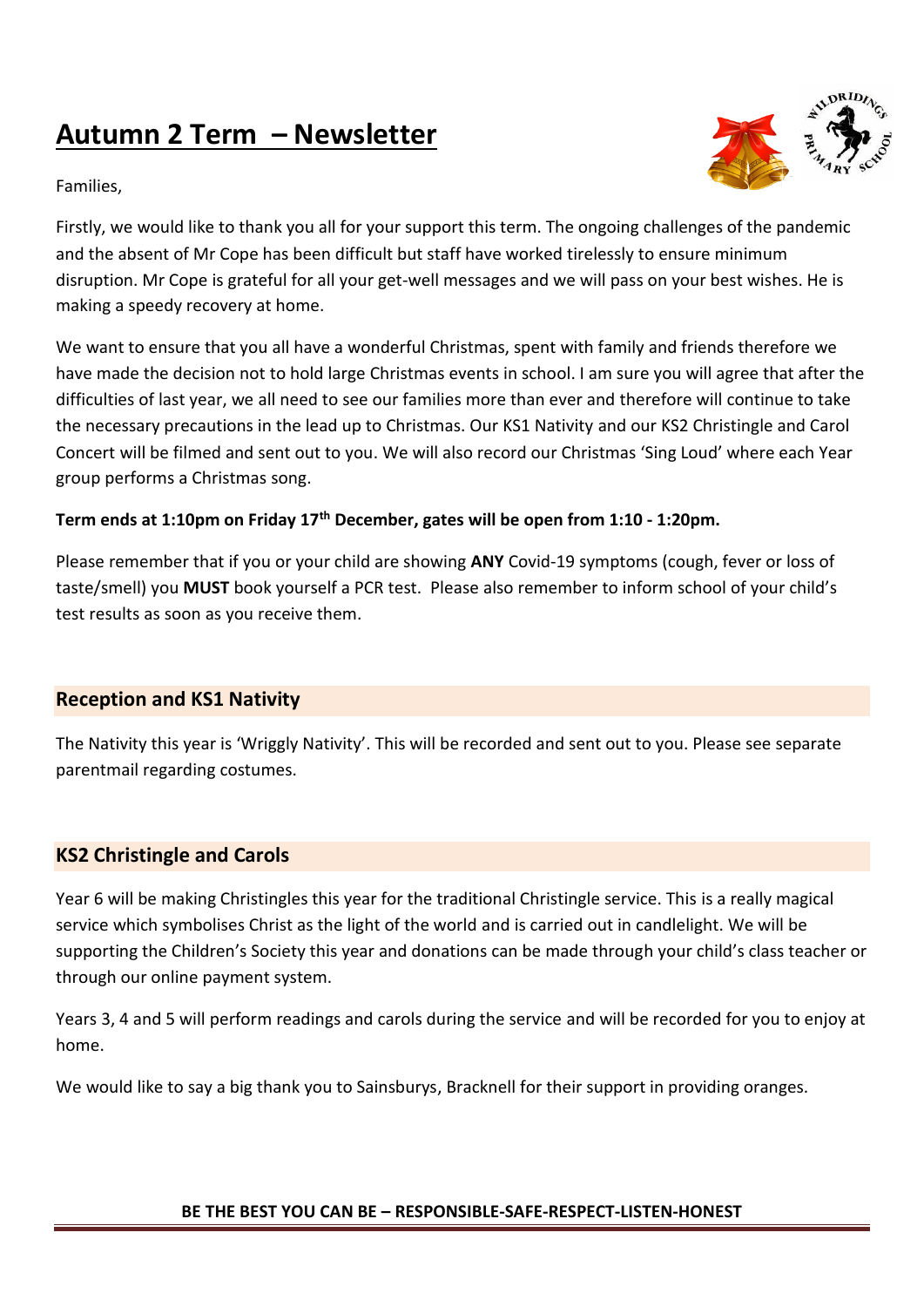## **Christmas Dinner and 'Sparkle'**

Christmas dinner will take place on Wednesday 15<sup>th</sup> December. KS1 will eat as usual in the hall and KS2 will eat in their classrooms. This is always my favourite day of the year and involves everyone in school, whether that's serving the dinners or eating them! Children can wear Christmas jumpers for the day or anything 'sparkly'.

Please remember to order your child's Christmas dinner via SchoolGrid, and if you are having any problems doing this, contact the school office on 01344 425483.

## **Covid Restrictions and the One-way system**

Thank you all for your support with the ongoing restrictions in school. The One-Way system remains in place and with COVID numbers rising, particularly in Primary Schools, will continue on our return in January. Staff will continue to wear masks when on the gates and in communal areas in school to keep everyone safe; we are strongly encouraging the wearing of masks around the school site. If for any reason you need to come into school and speak with an adult, you MUST wear a mask.

If you have any questions about Covid, testing and restrictions then please speak to your child's teacher or the school office staff.



## **Sports News - Wildridings Tag Rugby Team**

Rafi, Caiden, Reuben, Cian, Daniel, Sean, Lucas, Ella-Mae, Lucy, Chloe and Tommy.

Wildridings Tag Rugby Team took part in a competition against 18 other schools. In the group stages, Wildridings had to play 7 schools consisting of Whitegrove, Binfield, Birch Hill, Sandy Lane, St Joseph's, Crowthorne and Crown Wood. They won ALL 7, scoring an incredible 33 tries & finishing top of their group!

They eventually reached the semi-finals, narrowly losing 6-5. We are so proud of their teamwork, effort and dedication, as well as representing the school superbly – well done EVERYONE!

#### **BE THE BEST YOU CAN BE – RESPONSIBLE-SAFE-RESPECT-LISTEN-HONEST**